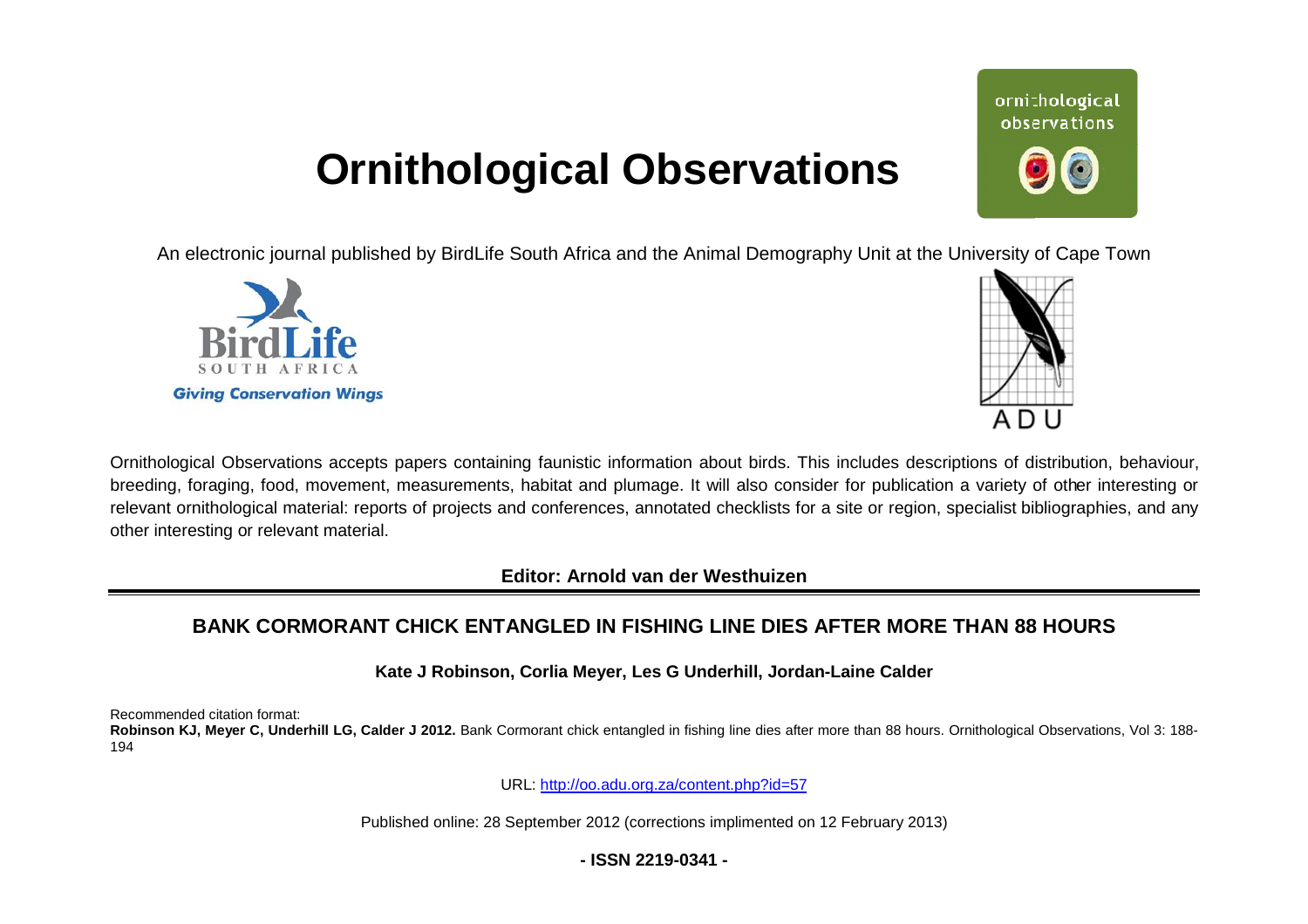## **BANK CORMORANT CHICK ENTANGLED IN FISHING LINE DIES AFTER MORE THANGLED IN FIS**<br>LINE DIES AFTER MORE THAN 88 HOURS

*Kate J Robinson\*<sup>1</sup> , Corlia Meyer<sup>1</sup> , Les G Underhill<sup>1</sup> , Jordan Jordan-Laine Calder<sup>1</sup>*

<sup>1</sup> Animal Demography Unit, Department of Zoology, University of Cape Town, Rondebosch, 7701 South Africa

#### \* Corresponding author: [kate.robinson@uct.ac.za](mailto:kate.robinson@uct.ac.za)

The Bank Cormorant *Phalacrocorax neglectus* is endemic to southern Africa, breeding along the Namibian and the west coast of South Africa including the Robben Island harbour (Ludynia et al. 2010, Sherley et al. 2011). The species has had an IUCN Red List status of Endangered since 2004 (BirdLife International 2012) after first being classified as Vulnerable in 2000 (Barnes 2000). From 1990 to 2006, over a 16-year period, Kemper et al. (2007) reported a 4.3% annual population decrease. Neither Barnes (2000), Kemper et al. (2007), nor BirdLife International (2012) list entanglements with fishing line as a threat to the species. year period, Kemper et al. (2007) reported a<br>decrease. Neither Barnes (2000), Kemper et<br>International (2012) list entanglements with<br>the species.<br>uct their nests predominately out of seaweed<br>een observed incorporating arti

Bank Cormorants construct their nests predominately out of seaweed and have occasionally been observed incorporating artificial material such as fishing line into their nests (Cooper 1986). This has been observed in Bank Cormorants breeding on the short ar harbour at Robben Island (33°47.907'S, 18°22.705'E) (Fig 1). Discarded fishing line is regularly found during beach clean-ups on Robben Island. Fishing line can be hazardous to marine animals and especially seabirds (Derraik 2002). While the major focus of entanglement research relates to bird by-catch during long-line fishing operations on the high seas (Lewison et al. 2012), entanglements can also occur along coastlines and at seabird

colonies. Ryan et al. (1999) pointed out that entanglements are one of the most visible ways in which plastic debris impact marine wildlife, yet quantifying entanglement trends remains problematic due to the rarity of the events. Such entanglement events have been noted to occur for another South African marine cormorant species the Crowned Cormorant *Phalacrocorax coronatus* , but without detailed description of the incidents. "Mortality, by starvation and detailed description of the incidents. "Mortality, by starvation and<br>suffocation, has arisen from the incorporation of fishing nets and line into nests" (Crawford 1997). Furthermore, nestling mortality through entanglement is not confined to seabirds; Oschadleus (2012) reviewed the analogous situation in Weavers (Ploceidae), where discarded cotton thread is incorporated into nests. Two of the observations documented occurred inland on R Cape Weaver *Ploceus capensis* nestlings were discovered hanging dead from nests. estling mortality through<br>ds; Oschadleus (2012)<br>vers (Ploceidae), where<br>nto nests. Two of the<br>nn Robben Island where

On 11 July 2012 at c 16:00 a Bank Cormorant chick was discovered hanging from its foot entangled in fishing line at a nest on the short arm of the jetty (Fig 2 and 2a). The chick struggled at intervals and judging by the angle from which it was hanging, its hip joint may have been dislocated (Nola Parsons, SANCCOB vet, pers. comm.). Due to the location of the entangled chick, nothing could be done to rescu it without the risk of disturbing the other surrounding Bank Cormorant nests. Such an attempt would have caused a disturbance that would have put the entire colony at risk. The chick was five to six weeks old and nearing the mean age at which they leave the nest at Robben Island (55 days, Sherley et al. 2011). This was the only chick in the nest. It was last seen alive and moving at 08:30 on 15 July 2012, over 88 hours after it had first been observed. It was found dead on 25 July 2012 (Fig 3). The exact time of death is unknown. 00 a Bank Cormorant chick was discovered<br>angled in fishing line at a nest on the short<br>nd 2a). The chick struggled at intervals and<br>n which it was hanging, its hip joint may have<br>rrsons, SANCCOB vet, pers. comm.). Due to<br>g . Such an attempt would have caused a disturbance that would<br>put the entire colony at risk. The chick was five to six weeks old<br>nearing the mean age at which they leave the nest at Robben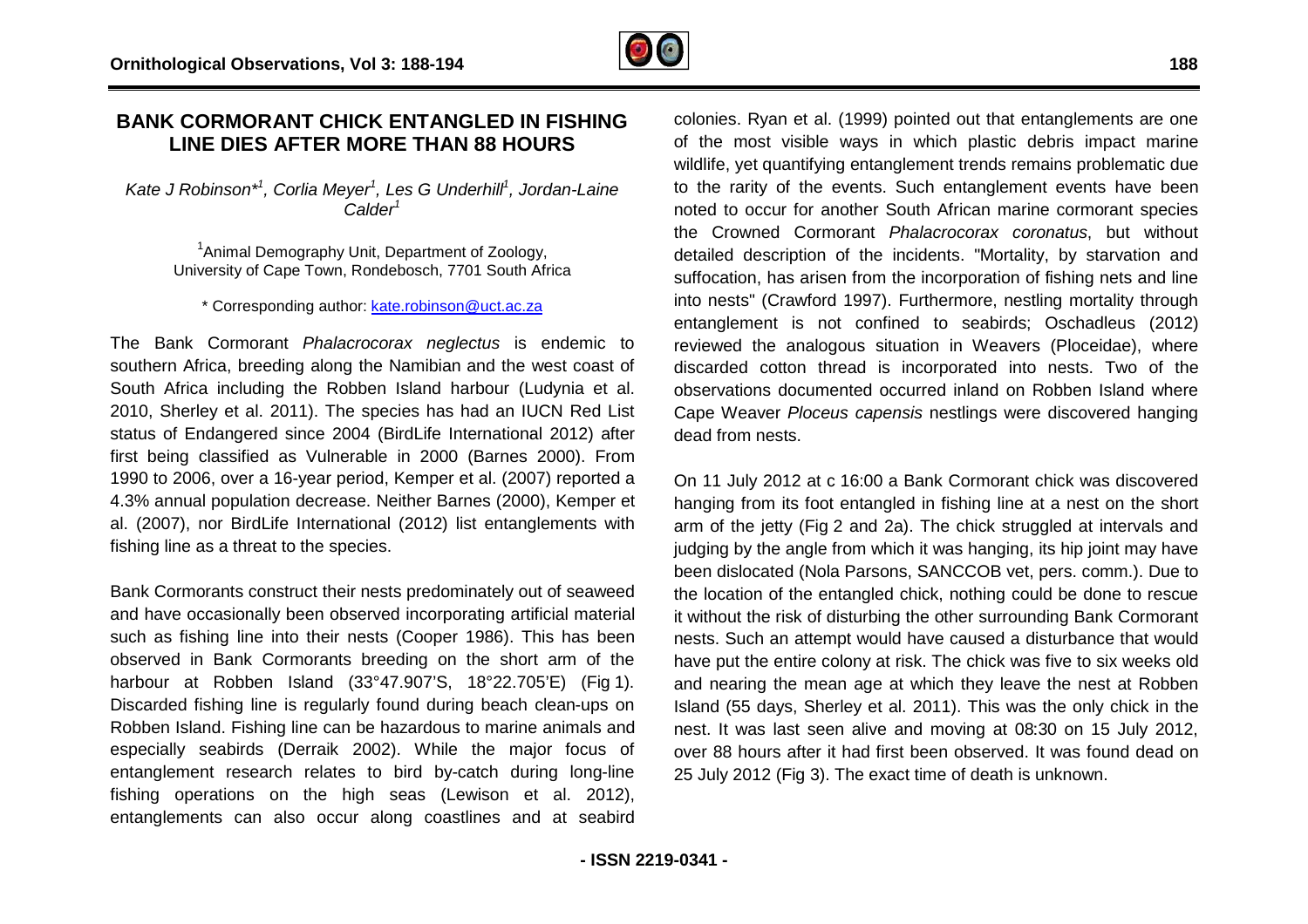

This event documents the danger discarded fishing line can pose to seabird nestlings. It also demonstrates that death in this manner can be a drawn out process. The integration of unnatural nesting material into nests can pose threat to chick survival.

**- oo0oo -** 

### **Acknowledgements**

Nola Parsons, Tim Cook, Richard Sherley and Rob Crawford gave advice to the authors at the time of the entanglement. Richard Sherley provided input to a draft of this short note. The authors acknowledge support from EarthWatch Institute, Marine Research Institute University of Cape Town, Leiden Conservation Foundation, National Research Foundation, Robben Island Museum, and the Oceans and Coasts branch of the Department of Environmental Affairs. Free Island Museum, and the<br>of the Department of Environmental<br>Data Book of Birds of South Africa,<br>Pouth Africa, Johannesburg.<br>Phalacrocorax neglectus. In: IUCN

#### **References**

**Barnes 2000.** The Eskom Red Data Book of Birds of South Africa, Lesotho and Swaziland. BirdLife South Africa, Johannesburg.

**BirdLife International 2012.** *Phalacrocorax neglectus* 2012. IUCN Red List of Threatened Species. Version 2012.1. Available from: [www.iucnredlist.org](http://www.iucnredlist.org) (Accessed on 27/09/2012).

**Cooper J 1986.** Biology of the bank cormorant: Nest construction and characteristics. Ostrich 57: 170–179.

**Crawford RJM 1997.** Crowned Cormorant *Phalacrocorax coronatus.* In Harrison JA, Allan DG, Underhill LG, Herremans M, Tree AJ, Parker V, Brown CJ (eds) The atlas of southern African birds. Vol. 1: Non-passerines. Johannesburg: BirdLife South Africa: 38–39.

**Derraik JGB 2002.** The pollution of the marine environment by plastic debris: a review. Marine Pollution Bulletin 44: 842 842–852.

**Kemper J, Underhill LG, Crawford RJM, Kirkman SP 2007.**  Revision of the conservation status of seabirds and seals in the Benguela Ecosystem. In: Kirkman SP (ed.) 2007. F Final report of BCLME (Benguela Current Large Marine Ecosystem) project on Top Predators as Biological Indicators of Ecosystem Change in the BCLME. Avian Demography Unit, Cape Town: 325 325–342.

**Lewison R, Oro D, Godley BJ, Underhill LG, Bearhop S, Wilson RP, Ainley D, Arcos JM, Boersma PD, Borboroglu PG, Boulinier T, Frederiksen M, Genovart M, González--Solís J, Green JA, Grémillet D, Hamer KC, Hilton GM, Hyrenbach KD, Martínez Martínez-Abraín A, Montevecchi WA, Phillips RA, Ryan PG, Sagar P, Sydeman WJ, Wanless S, Watanuki Y, Weimerskirch H, Yorio P nuki**2012. Research priorities for seabirds: improving conservation and management in the 21st century. Endangered Species Research 17: 93–121.

**Ludynia K, Jones R, Kemper J, Underhill LG 2010.**  Foraging behaviour of bank cormorants in Namibia: Implications for conservation. Endangered Species Research 12: 31 31–40.

Oschadleus, HD 2012.. Trapped! Weaver nests as death traps. Ornithological Observations 3: 38–43.

**Ryan PG, Moore CJ, Franeker JA, Maloney CL. 2009** . Monitoring the abundance of plastic debris in the marine environment. Philosophical Transactions of the Royal Society of London. Series B. Biological Sciences 364: 1999–2012.

**189**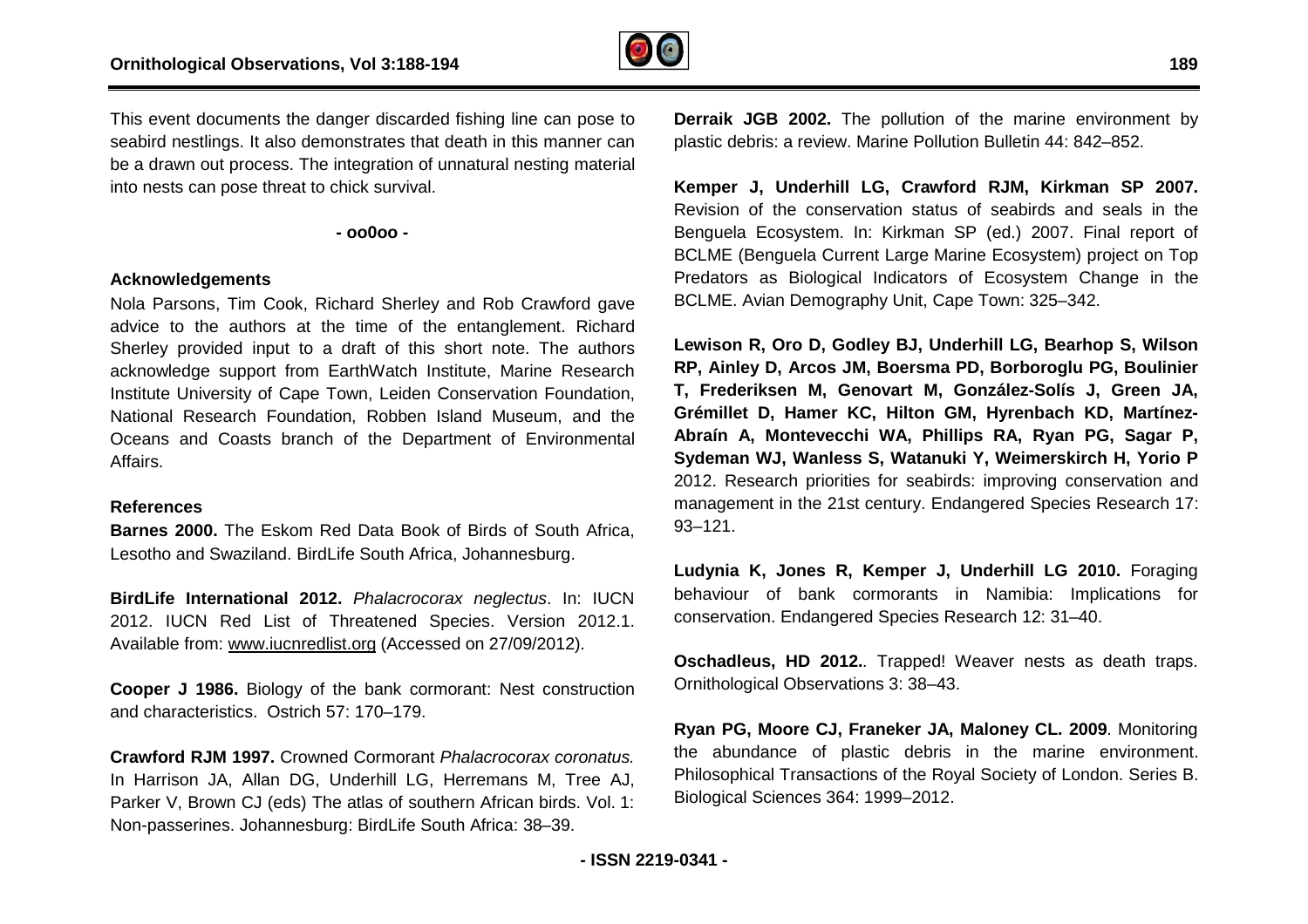

**Sherley RB, Ludynia K, Underhill LG, Jones R, Kemper J 2011.**  Storms and heat limit the nest success of Bank Cormorants: implications of future climate change for a surface-nesting seabird in southern Africa. Journal of Ornithology 153: 441–455. bservations, Vol 3: 188-194<br>
ynia K, Underhill LG, Jones R, Kemper J 2011.<br>
t limit the nest success of Bank Cormorants:<br>
ure climate change for a surface-nesting seabird in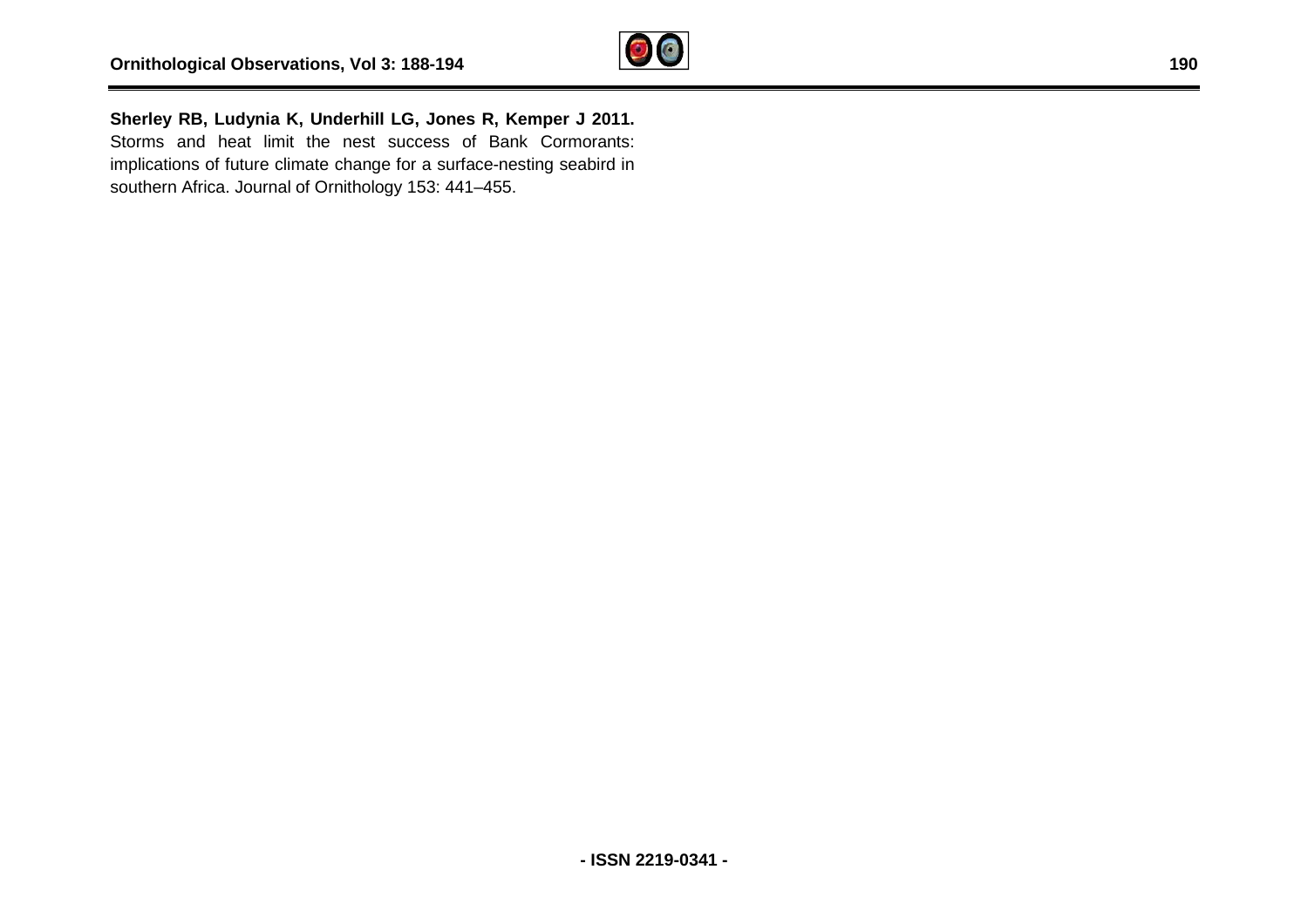



Fig 1 – A Bank Cormorant nest on the short arm of Robben Island harbour in which fishing line has been included as nest material. Note the line on both sides of the bird. Photo by Kate J Robinson.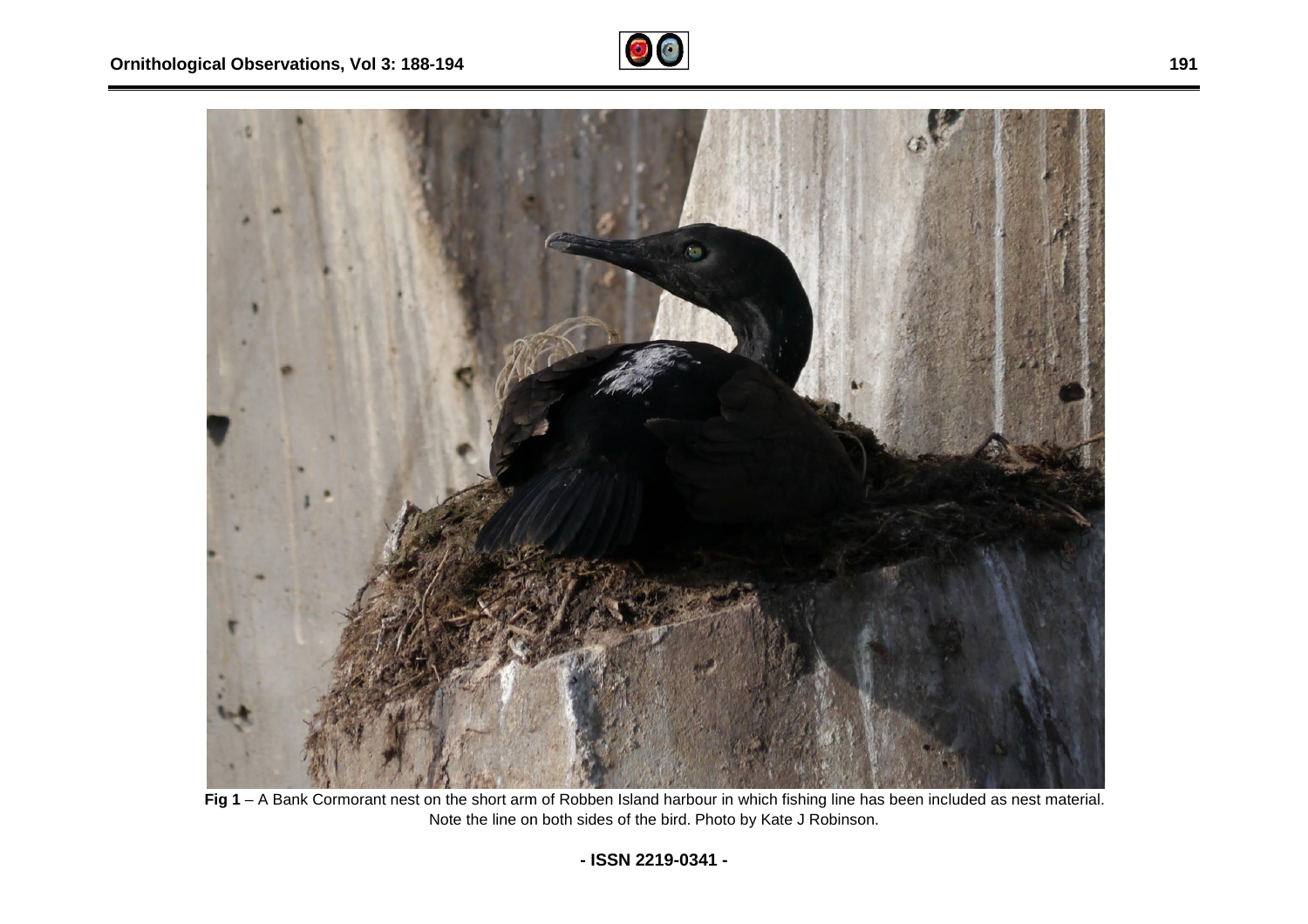



**Fig 2** – Bank Cormorant chick entangled in fishing line hangs from another nest in the colony surrounded by five other active nests. Photo by Jordan-Laine Calder.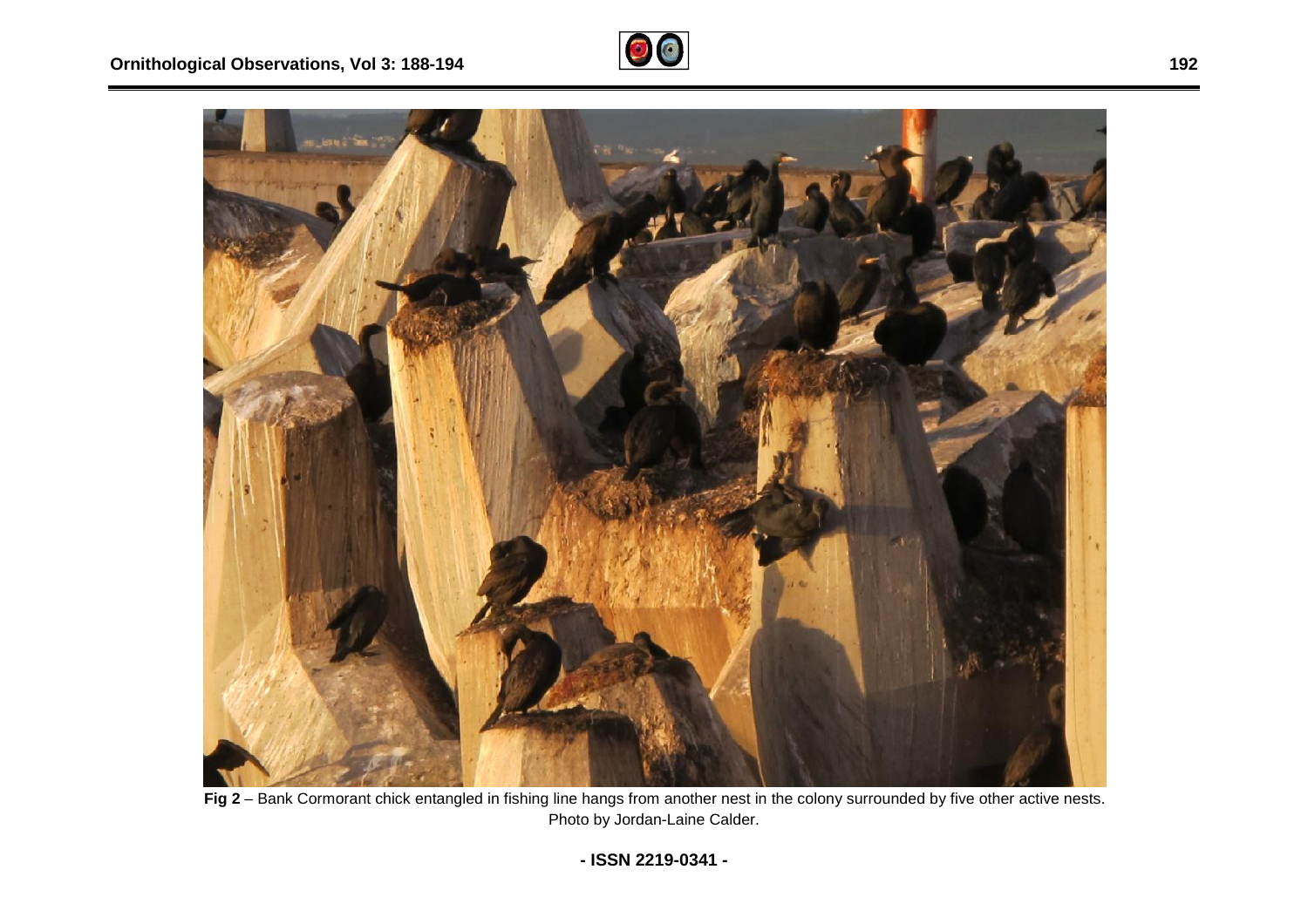



Fig 2a - Close-up of the entangled Bank cormorant chick. Photo by Jordan-Laine Calder.

**193**